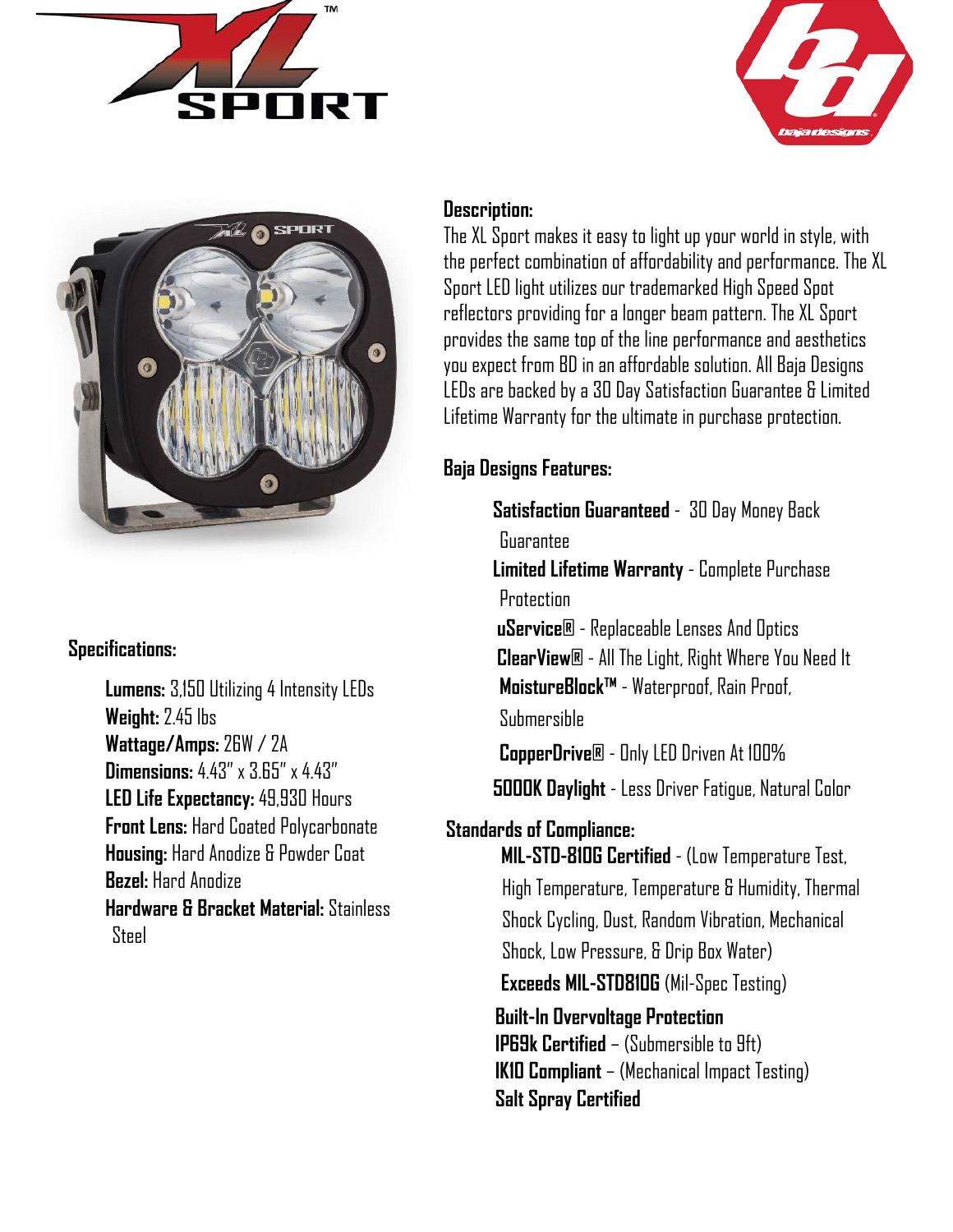







| <b>Part Number</b> | <b>Description</b>                      | Size                              | Lumens        | Amps/Watts       |
|--------------------|-----------------------------------------|-----------------------------------|---------------|------------------|
| 56-0001            | XL Sport, LED High Speed Spot           | 4.43" x 3.65" x 4.43"             | 3,150         | 26W / 2A         |
| 56-0003            | XL Sport, LED Driving/Combo             | 4.43" x 3.65" x 4.43"             | 3.150         | 26W / 2A         |
| 56-0005            | XL Sport, LED Wide Cornering            | 4.43" x 3.65" x 4.43"             | 3,150         | 26W / 2A         |
| 56-0013            | XL Sport, LED Driving/Combo,<br>Amber   | $4.43" \times 3.65" \times 4.43"$ | 3,150         | 26W / 2A         |
| 56-0015            | XL Sport, LED Wide Cornering,<br>Amber  | 4.43" x 3.65" x 4.43"             | 3,150         | 26W / 2A         |
| 56-7801            | XL Sport, Pair High Speed Spot          | $4.43" \times 3.65" \times 4.43"$ | 3,150 - Per   | 26W / 2A – Per   |
| 56-7803            | XL Sport, Pair Driving/Combo<br>LED     | 4.43" x 3.65" x 4.43"             | $3,150 - Per$ | 26W / 2A - Per   |
| 56-7805            | XL Sport, Pair Wide Cornering<br>I FD.  | $4.43" \times 3.65" \times 4.43"$ | $3.150 - Per$ | $26W / 2A - Per$ |
| 56-7813            | XL Sport, Pair Driving Combo,<br>Amber  | 4.43" x 3.65" x 4.43"             | $3,150 - Per$ | 26W / 2A - Per   |
| 56-7815            | XL Sport, Pair Wide Cornering,<br>Amber | 4.43" x 3.65" x 4.43"             | 3,150 - Per   | 26W / 2A - Per   |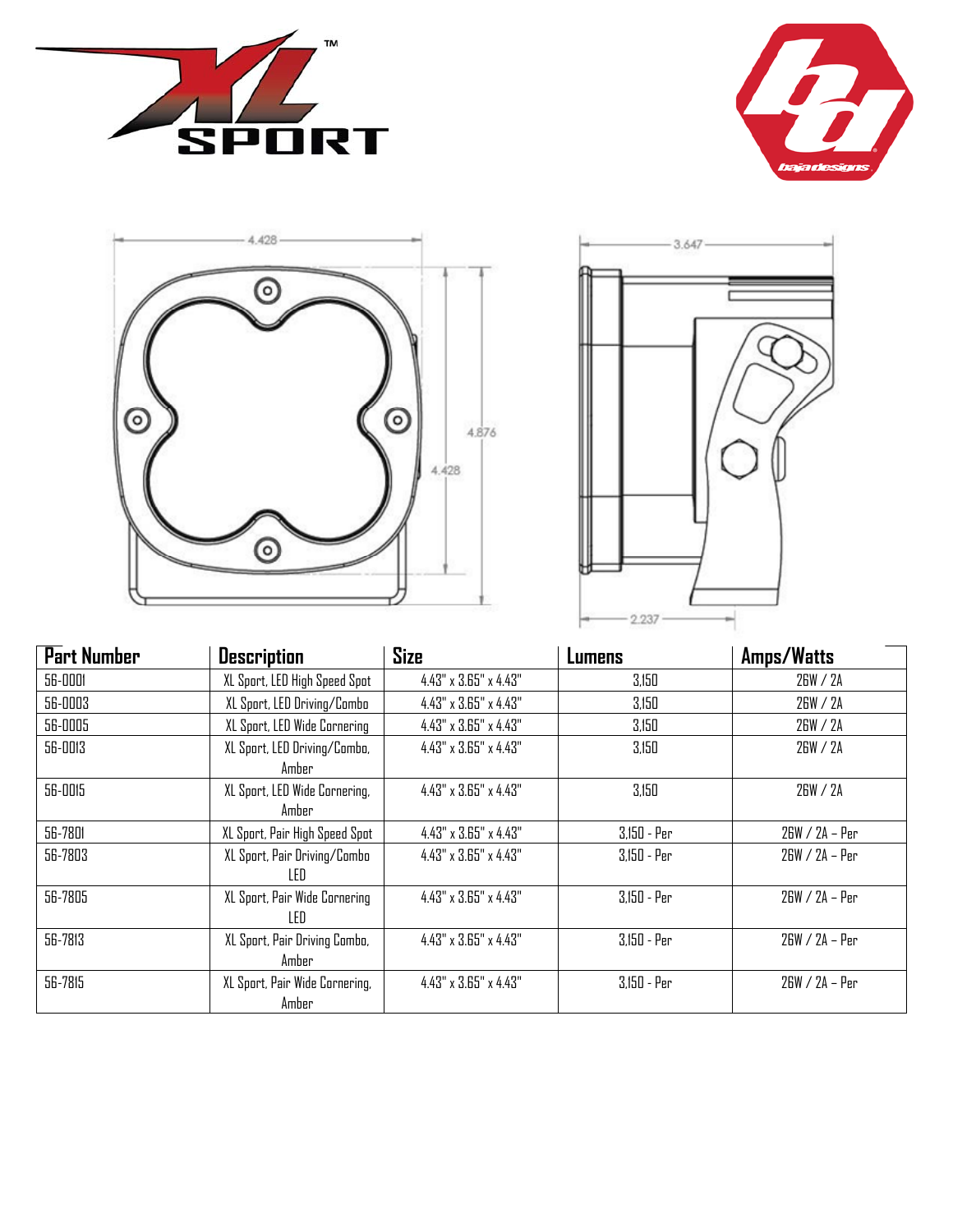



## **LIMITED LIFETIME WARRANTY**

Baja Designs proudly offers a LIFETIME WARRANTY against manufacturer's defect on all of the products that we manufacture.

These are comprehensive warranties; other than the exclusions below – you're covered. If your LED or HID bulb burns out, you're covered. Additionally, cutting off our connector or changing your lenses does not automatically void your warranty.

### **Exclusions:**

Installation errors, abuse, misuse or crash damage. You must be the original owner of the product and be able to supply proof of purchase.

Li-Ion or Li-Po Batteries: carry a 2 year warranty. NiCad DSK Batteries: carry a 90 day warranty Dual Sport Kit Switches: carry a 1 year warranty.

Baja Designs manufactures its own products as well as resells products manufactured by others. Baja Designs makes no express or implied warranties on products not manufactured by Baja Designs including without limitation any warranties or merchantability and fitness for a particular purpose. We will however, pass on all warranties made by the manufacturer, who has sole responsibility for performing such warranties.

Baja Designs will pay the freight if your product is less than 90 days old, otherwise defective products must be returned to Baja Designs, Inc., freight prepaid. At our option, we will repair or replace items in question and return them at no charge. If the identical product is no longer available we will replace with a similar product of equal value. Baja Designs Inc. will not be responsible for any indirect or consequential damages in connection with defective merchandise.

### **Indemnification:**

Buyer hereby acknowledges off roading, racing and driving at night are dangerous activities and that the products and/or supplies purchased from Baja Designs are used in an inherently dangerous activity that may endanger life and limb; and in no event shall the seller, or seller's heirs and assigns, be held liable for consequential damages, nor shall seller's liability on any claim for damages arising out of or connected with the sale, delivery, or use of purchased products and/or supplies exceed the purchase price of the products and/or supplies.

Customer satisfaction stands at the core of who Baja Designs is as a company. BD gives you a full 30 days to test out your new light and if you are not 100% satisfied with your purchase, you can send it back for an exchange or refund of the purchase price and applicable tax.

**Exclusions:Items purchased through a Baja Designs authorized dealer must be returned through the dealer. Only available on LED auxiliary lights and product must be in sellable condition at MSRP. Product that has been damaged in any way after the original purchase date will be excluded from this guarantee.** 

**Please read this manual prior to installation.**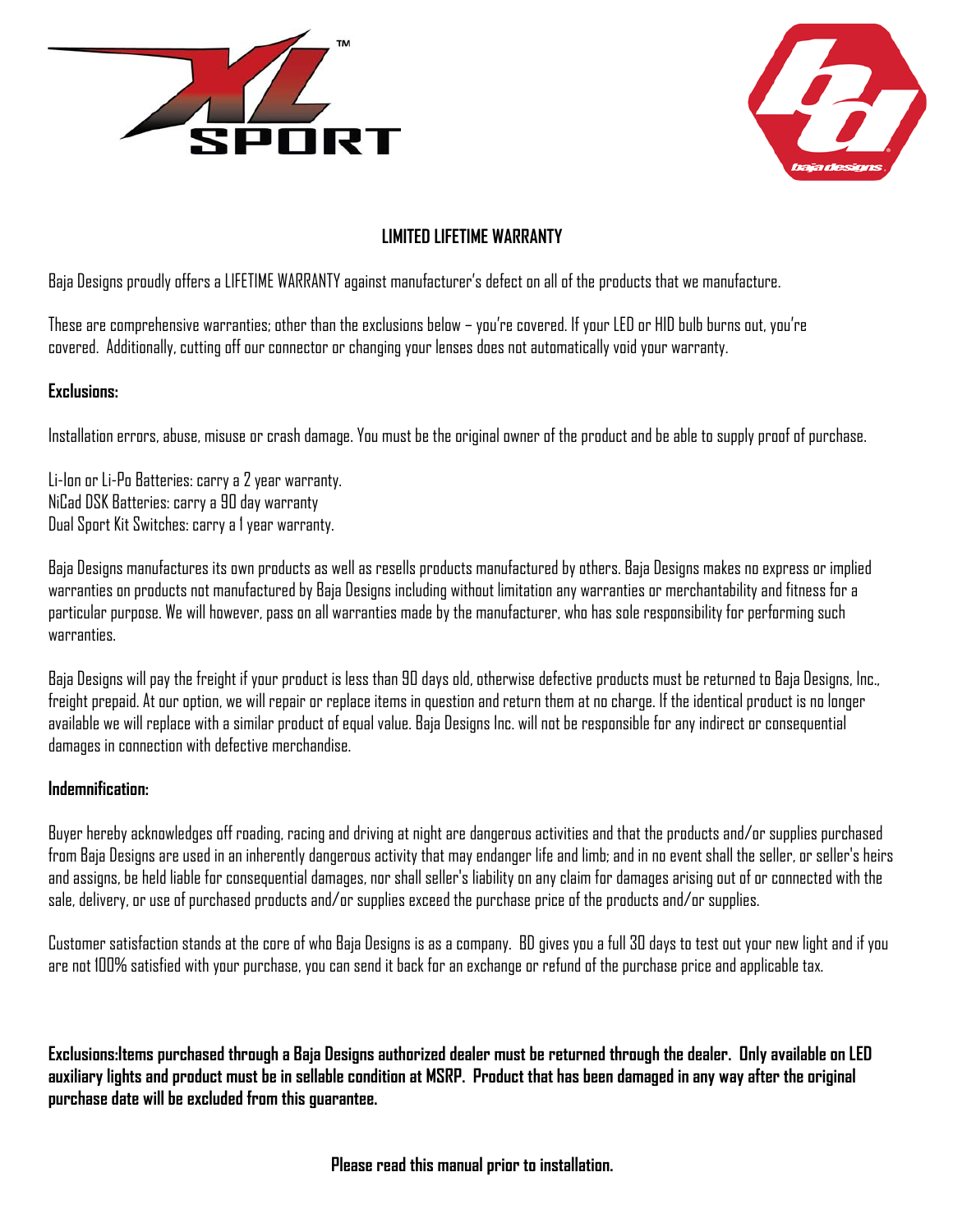



Thank you for purchasing the Baja Designs. Baja Designs XL Pro, XL-R Pro, XL Sport & XL-R Sport LED auxiliary lights have a microprocessor that performs thermal management of the LED's and allow a **dimming mode**. If you want to use the dimming mode of the light, a separate on/off (toggle) or push button switch is required. If you do not need this feature, then a single standard on/off switch is all that is required.





When using the optional On/Off (Toggle) or Push Button Switch, depressing the switch will dim the light to 50% power. Depressing the switch again will toggle back to full power.

Moisture Block: The Moisture Block functions exactly to its name, completely blocking moisture or water from climbing its way down the cord into your LED light. You can even cut the connector off without voiding your warranty.